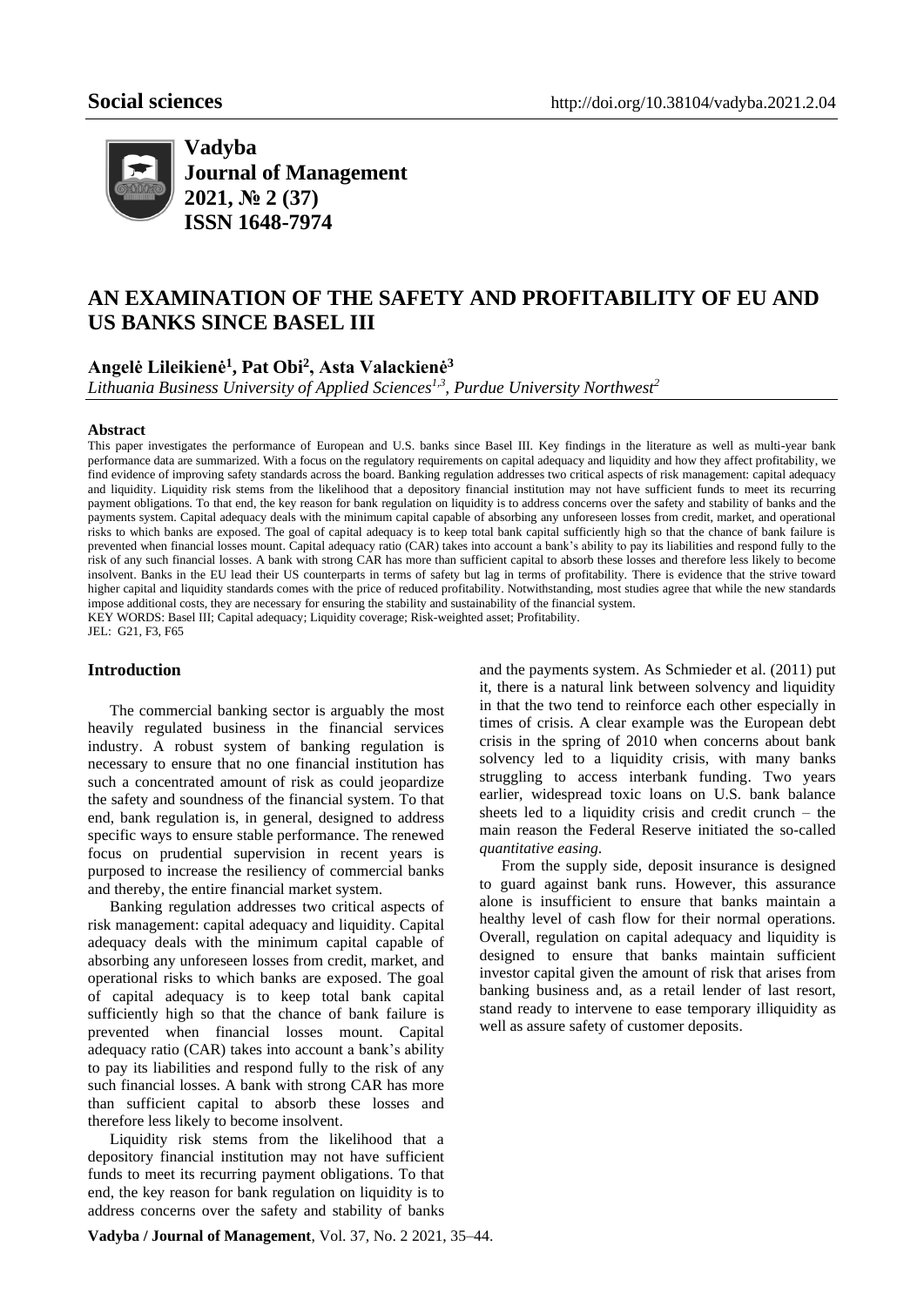# **Recent Literature on Capital Adequacy and Liquidity**

Many authors like Abdul - Rahman and Ayorinde (2013), Hagendroff, Nietto and Wall (2013), Pana, Park and Query (2007), Berger, Kick and Schaek (2010),Kemal (2011) define the sustainability of the financial system through the regulatory framework of the banking sector and commercial banks. indicators such as liquidity and ensuring capital adequacy ratios.

Since the end of the 2008-2009 financial crisis, the significance of regulatory capital and liquidity has gained increased attention among policy makers and scholars. The literature is replete with studies seeking to assess the efficacy of Basel III in terms of its overall impact on bank performance. The specific aim in many of these studies is to determine if the tougher standards in Basel III are serving their intended purpose, which is to enhance financial stability. Earlier studies that examine this issue include Berger and Bouwma (2009), Hagendroff and Nieto (2013), Shmieder et al. (2011), and Jokipii et al. (2011). More recent studies include Chandrasegaran (2020), Ankenbrand and Dao (2018), Obi and Sil (2015), Fratianni and Pattison (2015), and Ambrasas (2014), Lileikienė and Likus (2012), Kovalčik and Lileikienė ( 2015) and other.

Berger and Bouwma (2009) find mixed results in their investigation about the relationship between bank liquidity and bank value. While the relationship is found to be positive for large banks, it is negative for the small institutions. Recently, Bouwma (2018) gives a historical overview of bank liquidity creation in the U.S. from the early 1800s to Basel III and the Dodd-Frank Act of 2010 and find that large banks created most of the liquidity in the banking system.

Across the Atlantic, Hagendorff and Nieto (2013) examine the impact of European bank mergers on changes in liquidity and bank performance of both the acquirer and the target. An important finding is that in cases where there is strict domestic oversight, both the acquirer and target performed better than in cases where supervision is lax. They also find that strong regulation coupled with a tough deposit insurance system produced a positive post-merger changes in liquidity and overall performance. In a related study, Shmieder et al. (2011) use a cash flow-based model that integrates liquidity stress test with solvency testing. They find that three critical factors that negatively affect bank performance are bank run, maturity transformation, and solvency risks.

The issue addressed by Jokipii et al., (2011) is how short-term capital buffers relate to portfolio risk adjustments. Their analysis points to a bi-directional positive relationship. That is, banks are encouraged to take on more risks as their capital cushion rises, and vice versa. Their empirical analysis utilizes a panel dataset of U.S. banks from 1986 to the start of the financial crisis in 2008.

Both Boissay and Collard (2016) and Schanz et al. (2018) show that the tougher Basel III standards have a direct effect on the broader economy. The latter study shows that optimal capital ratio lies somewhere between

10 percent and 15 percent of risk-weighted assets. Boissay and Collard (2016) find that strict enforcement of the new rules promotes a more efficient and productive allocation of credit to its best use. However, Schanz et al. (2018) find that the higher capital requirement imposes higher operating costs on banks. These costs are passed on to customers in the form of higher borrowing costs which have a negative impact on investment and growth. Obi and Sil (2015) draw a similar conclusion when the so-called *stressed value-atrisk*, introduced in the 2009 revision of market risk capital is factored into the CAR calculation. They find that this additional risk estimator often leads to the unintended consequence of excessive and costly capital charge. Notwithstanding, Schanz et al. (2018) conclude that the higher costs are relatively low when compared to the huge economic benefits of enhanced prudential supervision.

While a higher capital ratio increases risk protection, it also has the potential to reduce profitability. Herrala (2012) points out that the two stakeholders in a bank – shareholders and depositors – have asymmetric expectation. Shareholders seek higher yielding investments while depositors prefer safety. Herrala's approach is contested by Jokipii and Milne (2009) who argue that regulation of capital reduces risk and actually improves performance. However, in a bid to maximize profit, banks sometimes take inordinate risks which weakens their capital base.

Some negative outcomes of capital adequacy after the Basel III integration in the Eurozone are also discussed by Pana et al. (2009), and Oppliger and Martin (2009). These include reduced profitability, lower return on investment, constant inspections by supervisory authorities, increased fees for customers, and diversion of financial resources to IT upgrade. These issues are also identified by Fratianni and Pattison (2015) and Bullow and Klemperer (2013). While touting the merits of Basel III by its ability to enhance safety, these studies find significant weaknesses regarding the inability of banks to earn a fair return. Asymmetries in the ways that the standards are implemented in different countries were also identified by Fratianni and Pattison (2015) and Mawutor (2014) as a key reason for performance differences in different countries. It is obvious that the Basel amendment introduced in 2017 seeks to minimize the risk-weighting variations that account for many of these performance differences.

According to Lileikienė and Kovalčik (2014), the norm regulating the activities of commercial banks as a liquidity risk, in the context of Basel III, allows minimizing systemic risk. Systemic risk in the banking system is understood as a chain reaction of a lack of liquidity by one financial market participant throughout the financial sector. In their research, the authors draw attention to the interaction between liquidity risk and concentration in the banking sector, noting stronger systemic risk.

A growing number of studies have also examined the regulatory benefits of the new banking rules in the developing economies. For example, Chandrasegaran (2020) investigate the specific impact of Basel III capital adequacy on bank profitability in Sri Lanka. Key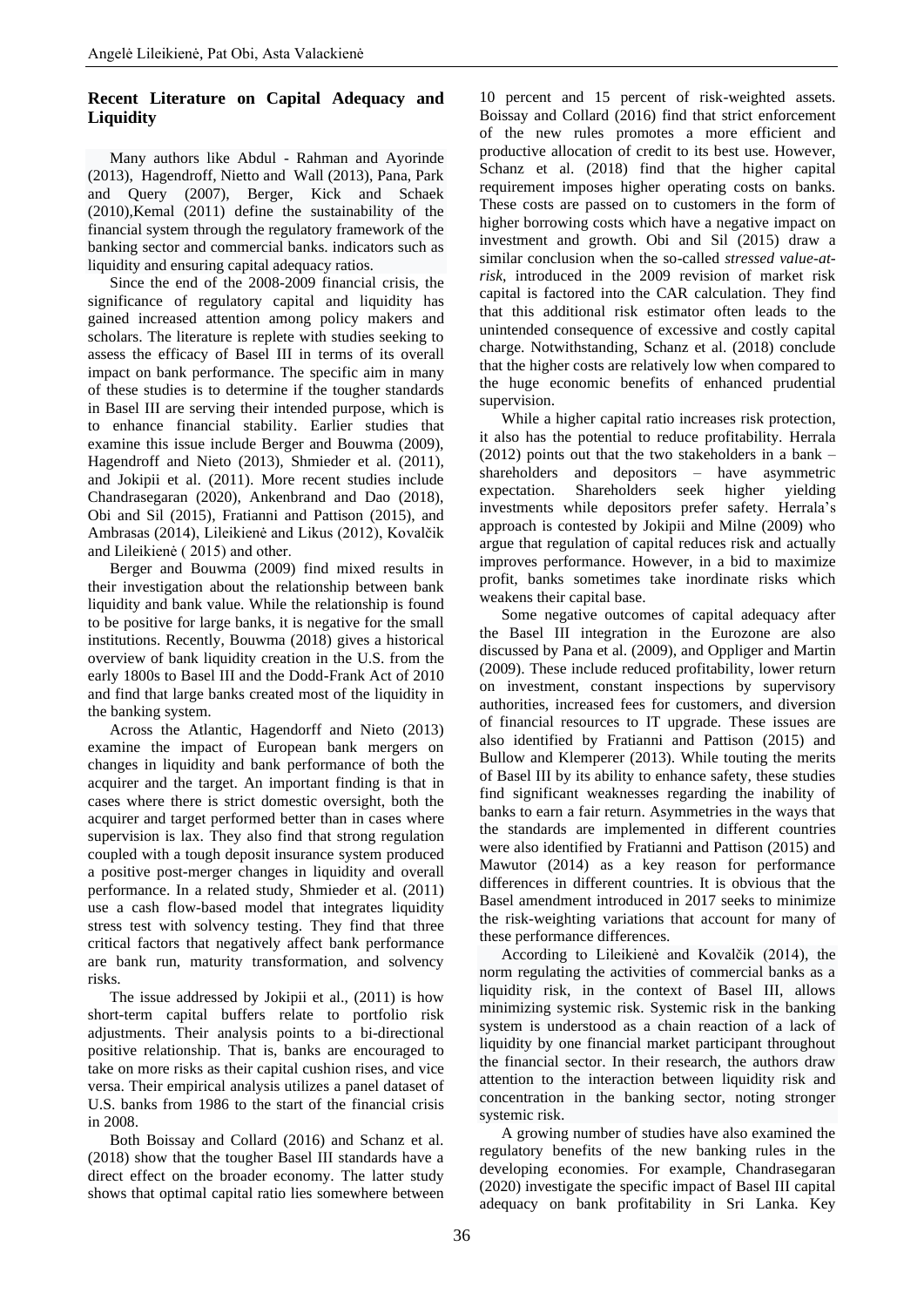findings include a positive relationship between CAR and non-interest income. However, Tier 1 capital ratio had a negative relationship with non-interest income. Importantly, this study did not show a direct linkage between CAR and either interest income or liquidity. Similar findings of a positive linkage between CAR and performance have also been identified for other developing economies. Examples include Ankenbrand and Dao (2018) in the case of Vietnam, Bogale (2021) for Ethiopia, Hafez (2015) for Egypt, Al-khalaf (2014) for Saudi Arabia, and Aymen (2013) for Tunisia. A study on the determinants of capital adequacy in Nigeria by Sanyaolu (2020) showed that return on assets and loan to total assets are positively related to CAR. However, nonperforming loans and asset size have a negative effect. This study also finds evidence of a linkage between macroeconomic factors and CAR.

# **Research and Methodology. The Concept of Capital Adequacy**

Commercial banks face a wide range of financial risks, the most significant of which is *credit risk*. Additionally, banks are exposed to the risk of financial losses from their trading and off-balance sheet activities. These risks, which are classified as *market risk* were formally identified in the 1996 amendment to Basel I. Basel II adds a provision for *operational risk*, which includes risk of financial losses from failure in the bank's internal procedures as well as external hazards such as theft, fire, and natural disasters. The first pillar of the Basel Accords provides for minimum capital to reflect risk-weighted assets with respect to losses from these three sources of risks. Banks also face a host of other risks in the general conduct of business referred to as *business risk*. The capital adequacy ratio of a commercial bank serves as a buffer to cover unforeseen losses from these risks.

Capital Adequacy Ratio (CAR) is the key metric used to determine a bank's ability to withstand financial shock. A bank with a good CAR has sufficient capital to absorb potential losses and therefore, is less likely to require a government bailout in cases of emergency. After the financial crisis in 2008, the Bank of International Settlements (BIS) began setting stricter CAR standards to protect depositors and minimize the risk of another financial crisis.

Pursuant to the central mission of the BIS, establishing a global standard for the prudential supervision of banks is the key responsibility of the Basel Committee on Banking Supervision (BCBS). While capital adequacy remains central in the Committee's charge, Basel III, which was published in 2010, also includes liquidity as well as leverage requirements as part of a bank's overall risk management regime. The stipulations in Basel III are considered a substantial strengthening of previous capital requirements. The revised standards were in response to observed deficiencies in banking practice that were partly to blame for the 2008 global financial crisis.

The revised provisions in Basel III raised minimum capital by increasing Tier 1 capital ratio from 4% to 6% of which Core Tier 1 capital ratio increased from 2% to 4.5%. Additionally, Basel III introduced "Mandatory Capital Conservation Buffer" which further raised Core Tier 1 ratio to 7% and the combined ratio for Tier 1 and Tier 2 to 10.5%. These new stipulations constitute a sharp increase from the Basel II level of 8%. Basel III also provides for a discretionary "Countercyclical Capital Buffer" capable of increasing minimum capital by an additional 2.5%. The ratio rises to an even higher level for globally focused commercial banks considered to be systemically important. The following table (Table 1) shows the maximum dividend payout ratio for the fully phased in Capital Conservation Buffer for U.S. banks which took effect in January 2019.

| Capital Conservation Buffer (% of RWA)              | <b>Maximum Payout Ratio</b><br>(% of Eligible Retained<br>Income) |
|-----------------------------------------------------|-------------------------------------------------------------------|
| Greater than 2.5%                                   | No payout limitation                                              |
| Less than or equal to 2.5% and greater than 1.875%  | 60%                                                               |
| Less than or equal to 1.875% and greater than 1.25% | 40%                                                               |
| Less than or equal to 1.25% and greater than 0.625% | 20%                                                               |
| Less than or equal to $0.625\%$                     | 0%                                                                |

Table 1. Capital Conservation Buffer for U.S. Banks

Source: U.S. Federal Deposit Insurance Corporation [\(https://www.fdic.gov/regulations/safety/manual/section2-1.pdf\)](https://www.fdic.gov/regulations/safety/manual/section2-1.pdf)

Common equity Tier 1 capital ratio is the ratio of Tier 1 common equity to risk-weighted assets. In calculating CAR, risk weighting ensures that each asset is adjusted by its degree of risk. Since Core Tier 1 capital is common equity of which retained earnings are a major part, a low net interest income may not add much to the numerator of Tier 1 capital adequacy ratio, shown in Equation 1. Thus, for the same level of risk-weighted assets, regulatory capital ratio may end up lower than would be the case if earnings were higher.

\n*Capital adequacy ratio: CAR =*\n
$$
\frac{\text{Tier 1 Capital} + \text{Tier 2 Capital}}{\text{Credit RWA} + \text{Market RWA} + \text{Operational RWA}} \quad (1)
$$
\n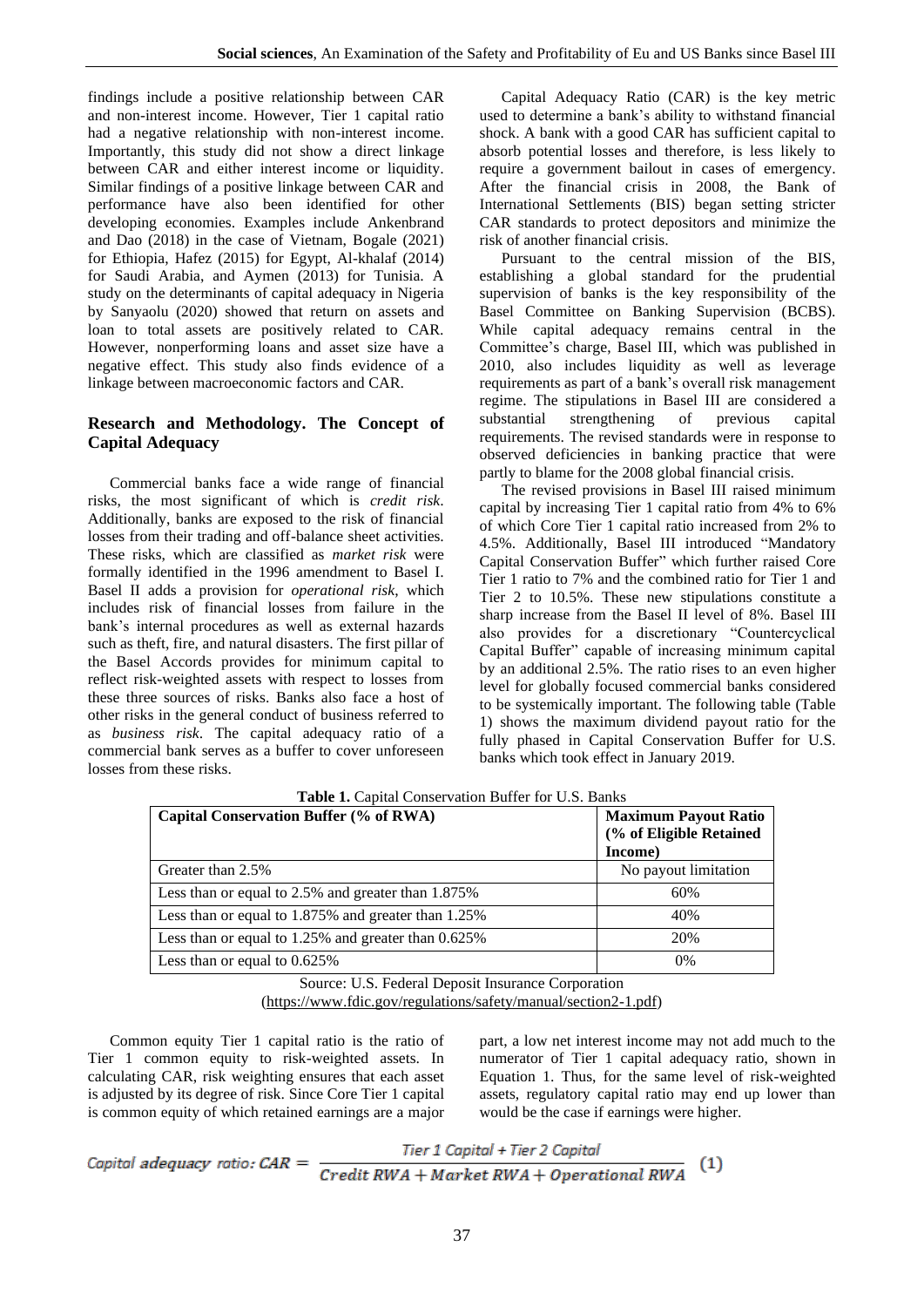As stated by the U.S. Federal Deposit Insurance Corporation, bank capital performs several important functions. It absorbs losses, promotes public confidence, helps restrict excessive asset growth, and provides protection to depositors and the deposit insurance fund. Undoubtedly, Tier 1 capital is the core capital of any bank. This type of capital absorbs losses without requiring a bank to cease its operations. Tier 2 capital includes subordinated debt, and it is used to absorb losses in the event of a liquidation. For these reasons, some refer to Tier 1 capital as *going concern capital* and Tier 2 as *gone concern capital (*Risk Management Manual of Examination Policies, Federal Deposit Insurance Corporation [\(https://www.fdic.gov/regulations/safety/manual/section](https://www.fdic.gov/regulations/safety/manual/section2-1.pdf) [2-1.pdf\)](https://www.fdic.gov/regulations/safety/manual/section2-1.pdf) Retrieved on May 31, 2021.*)*.

Table 2 shows an example of CAR calculation for a hypothetical bank with \$10 million in Tier 1 capital and \$8 million in Tier 2 capital for total capital of \$18 million. Suppose this bank made a loan of \$30 million to Firm X with risk weighting of 25%. It also issued a loan of \$95 million to Firm Z with risk weighting of 55%. This bank's total risk-weighted assets (RWA) equal \$59.75 million (\$30 million x 0.25 + \$95 million x 0.55). The resulting total CAR is 30.13% (\$18 million/\$59.75 million) and Tier 1 capital ratio is 16.74% (\$10 million/\$59.75 million). From this outcome, we determine that this bank has more than met the minimum capital adequacy ratios under Basel III.

|  | Table 2. Capital Adequacy Ratio Calculation for a Hypothetical Bank |  |
|--|---------------------------------------------------------------------|--|
|  |                                                                     |  |

| Tier 1 capital                     | \$10,000,000 |                    |              |
|------------------------------------|--------------|--------------------|--------------|
| Tier 2 capital                     | \$8,000,000  |                    |              |
| Total                              | \$18,000,000 |                    |              |
|                                    |              |                    |              |
| Asset                              |              | <b>Risk Weight</b> | <b>RWA</b>   |
| Loan to Firm $X$                   | \$30,000,000 | 25.00%             | \$7,500,000  |
| Loan to Firm Z                     | \$95,000,000 | 55.00%             | \$52,250,000 |
| <b>Total RWA</b>                   |              |                    | \$59,750,000 |
| Total capital adequacy ratio (CAR) |              |                    | 30.13%       |
| Tier 1 capital ratio               |              |                    | 16.74%       |

Capital ratios express a bank's capital as a percentage of its risk-weighted assets (RWAs). Tier 1 capital is the most significant since it is based on common equity capital. In 2020, Morgan Stanley had the highest common equity tier 1 capital ratio in the United States. This bank is the fifth largest by market capitalization. Its Tier 1 capital ratio of 19.44%, which was above the required level of 4.5%. The largest bank in the U.S., JPMorgan Chase, had a Tier 1 capital ratio of 15.05%.

In the European Union, Royal Bank of Scotland had the largest Tier 1 capital ratio of 18.5%. Capital requirements for European banks were raised after Basel III and phased in on the 1st of January 2015. Tier 1 capital ratios of selected US and EU banks as of the 4th quarter 2020 is presented in Table 3.

**Table 3.** US and EU Banks with Highest Tier 1 Capital Ratios as of 2020

|                | <b>United States</b>      |                     | <b>European Union</b>       |                     |
|----------------|---------------------------|---------------------|-----------------------------|---------------------|
|                | Bank                      | <b>Tier 1 Ratio</b> | <b>Bank</b>                 | <b>Tier 1 Ratio</b> |
| 1              | <b>Morgan Stanley</b>     | 19.44%              | Royal Bank of Scotland      | 18.50%              |
| $\overline{2}$ | <b>HSBC North America</b> | 17.08%              | Credit Agricole Group       | 17.20%              |
| 3              | TD Group                  | 17.03%              | <b>Lloyds Banking Group</b> | 16.20%              |
| $\overline{4}$ | Goldman Sachs             | 16.73%              | Groupe BPCE                 | 16.00%              |
| 5              | <b>BNY Mellon</b>         | 16.06%              | Unicredit S.P.A.            | 16.96%              |
| 6              | Capital One Financial     | 15.30%              | <b>HSBC</b> Holdings        | 15.90%              |
| $\overline{7}$ | JP Morgan Chase           | 15.05%              | <b>ING Group</b>            | 15.50%              |
| 8              | American Express          | 14.66%              | <b>Barclays PLC</b>         | 15.10%              |
| 9              | <b>State Street Corp</b>  | 14.39%              | Intesa Sanpaolo             | 14.00%              |
| 10             | Citigroup                 | 13.70%              | <b>UBS AG</b>               | 13.80%              |
| 11             | <b>Bank of America</b>    | 13.52%              | Deutsche Bank               | 13.60%              |
| 12             | Wells Fargo               | 13.25%              | Societe Generale            | 13.40%              |

Source: Statistica, Largest US and EU Banks in 2020, by CET1 Ratio, Published by F. Norrestad, May 27, 2021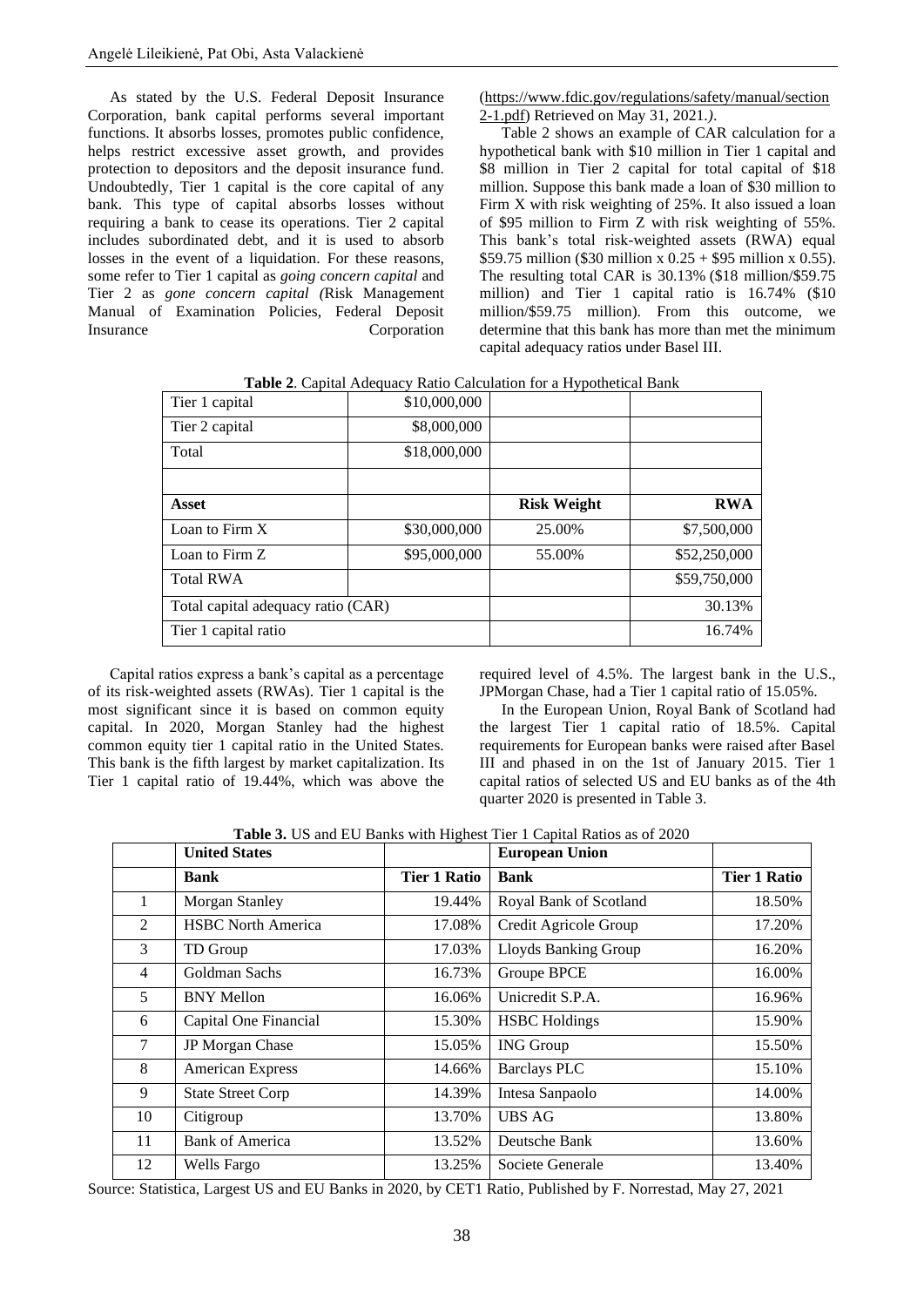Tier 1 capital ratio for U.S. banks hit an all-time low during the 2008-2009 financial crisis. Since then, banks have become much better capitalized with ratios rising up to 12 percent. As Figure 1 shows, this has caused the share of under-capitalized banks to fall sharply to less

than 0.5 percent. Because of this strong capital position, the banking industry was able to weather through the COVID-19 recession and was better positioned to support continued lending.



Multi-year safety data for European banks are presented in Table 4. European banks have continued building a solid capital position and strengthening their balance sheets throughout 2019. The recapitalisation effort that European banks have made following the 2008 financial crisis makes the European banking sector more resilient and robust. In recent years, Core Tier 1 capital ratio was at 14.3%, the highest level it had ever been and more than double the same ratio in December 2011.

|                | Jun  | Dec         | Jun  | Dec  | Jun  | Jun   | Jun   | Jun   | Jun   | Jun   | Jun   |
|----------------|------|-------------|------|------|------|-------|-------|-------|-------|-------|-------|
|                | 2011 | <b>2011</b> | 2012 | 2012 | 2013 | 2014  | 2015  | 2016  | 2017  | 2018  | 2019  |
| Core Tier 1    | 5.3% | 7.0%        | .8%  | 8.3% | 9.0% | 11.4% | 11.8% | 12.8% | 13.8% | 14.3% | 14.3% |
| <b>LCR</b>     | 71%  | 76%         | N/A  | 113% | 10%  | 16%   | 128%  | 135%  | 143%  | 147%  | 147%  |
| <b>NSFR</b>    | 89%  | 93%         | 95%  | 96%  | N/A  | 103%  | 105%  | 108%  | 112%  | 114%  | 113%  |
| LR $(min=3\%)$ | 2.8% | 3.0%        | 3.1% | 3.0% | 3.1% | 4.0%  | 4.4%  | 4.7%  | 5.0%  | 5.2%  | 5.1%  |

Source: European Banking Federation, Banking Sector Performance

Core Tier 1 = Common equity tier 1 capital ratio; LCR = Liquidity coverage ratio; NSFR = Net stable funding ratio; LR = Leverage ratio.

Although a global agreement on banking supervision was reached in Basel III, implementation lay in the hands of national and regional regulators. Asymmetry in the implementation of national regulation and supervision has given rise to concerns that were subsequently addressed in what some refer to as Basel IV. In December 2017, the Basel Committee published its reforms to Basel III, the main objective being to reduce the wide variability in the risk weighting used to calculate risk-weighted assets and capital ratios.

In recent years, the banking sector has also been subjected to widespread discretionary regulation by governments especially in times of crisis. This was evident during the 2008-2009 financial crisis and the European debt crisis in 2010-2011. Unprecedented fiscal initiatives were taken to bail out insolvent banks, arrange bank mergers, and in some cases even, maintain a significant public stake in some banks. These additional regulations augment established regulatory measures designed to guard against systemic failure.

#### *Banking Regulation in the US and EU*

While the Basel Committee on Banking Supervision lays out standards to harmonize bank regulation globally, countries and regions are ultimately responsible for designing and implementing their own regulatory regime. In the United States, nationally chartered banks are supervised by the Federal Reserve Board, Federal Deposit Insurance Corporation (FDIC), and Office of the Comptroller of the Currency (OCC). Additionally, statechartered banks are subject to state regulatory authorities.

In the European Union, banking supervision is governed by the Single Supervisory Mechanism (SSM), which is the common system of banking supervision in the Eurozone. The mechanism consists of the European Central Bank (ECB) and the national supervisory authorities of the participating countries. In addition to the central goal to ensure the stability of the European banking system, bank supervision in the EU is aimed at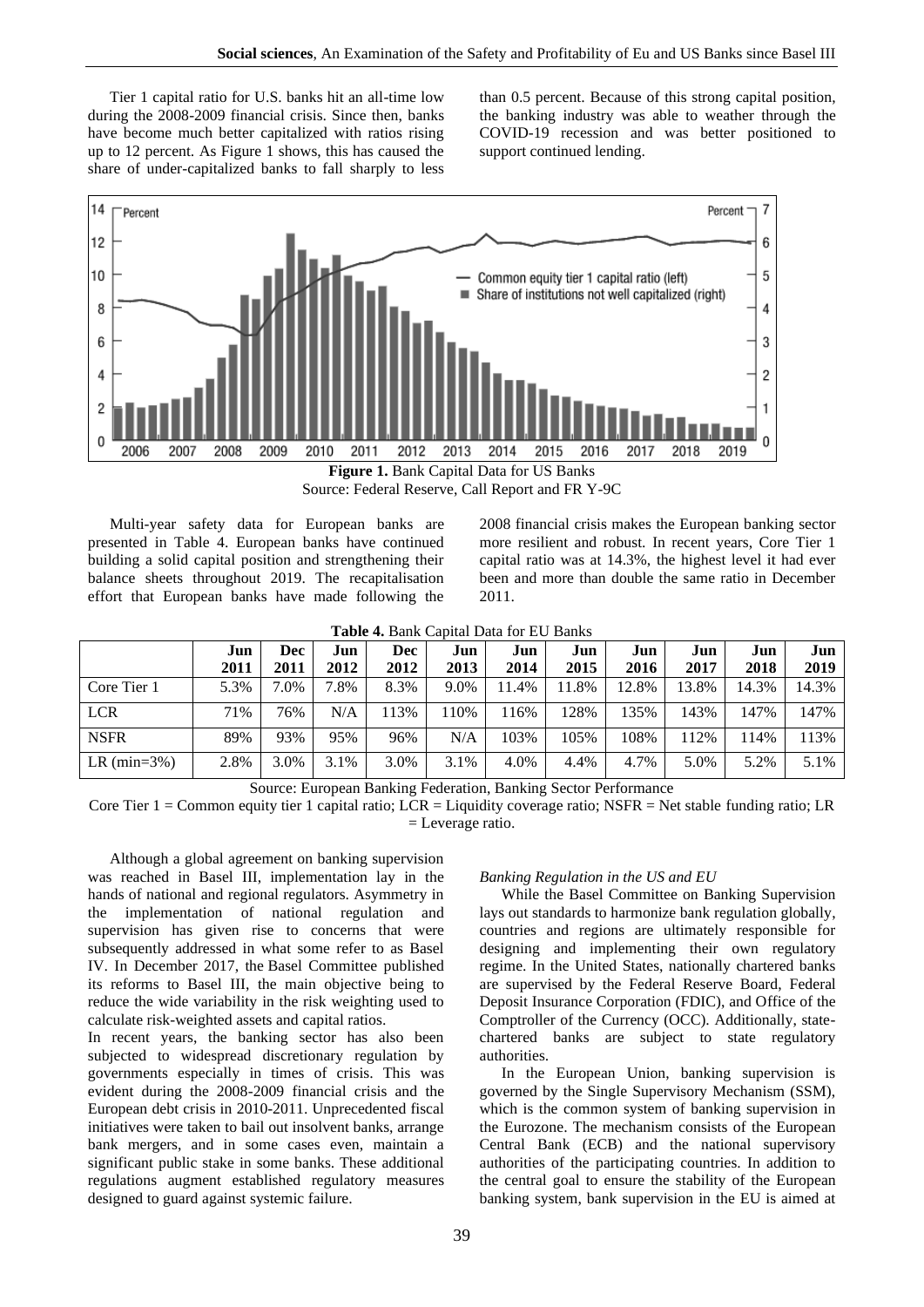increasing financial integration and ensuring consistent supervision across all E.U. banks. (European Central Bank Banking Supervision: Single Supervisory Mechanism

#### [\(https://www.bankingsupervision.europa.eu/about/thess](https://www.bankingsupervision.europa.eu/about/thessm/html/index.en.html) [m/html/index.en.html\)](https://www.bankingsupervision.europa.eu/about/thessm/html/index.en.html) retrieved on May 22, 2021.)

The ECB has the principal authority to directly supervise all the national banks in the European Monetary Union deemed to be "significant" in that they hold more than 80 percent of bank assets in the member states. All euro area countries participate automatically in European banking supervision. To that end, the ECB conducts supervisory reviews and on-site inspections, grant or withdraw banking licences, assess bank acquisitions and disposals, ensure compliance with E.U. prudential rules and importantly, set capital requirements to forestall financial losses.

Worldwide, bank supervision is conducted by designated state regulators, at the top of which is the country's central bank. Notable central banks include the Federal Reserve, European Central Bank, Bank of Japan, and Bank of England. In all, bank supervision is designed to ensure that banks comply with established regulatory standards in order to avoid the types of financial losses that could lead to systemic failure and a collapse of the financial system.

#### **Results and discussion. The Liquidity-Profitability Paradox**

Basel III also includes provisions for leverage ratio and two liquidity ratios. The latter are Liquidity Coverage Ratio (LCR) and Net Stable Funding Ratio (NSFR). Liquidity ratios are designed to ensure that banks maintain sufficient liquid assets given their expected cash outflows. This requirement is introduced in Basel III to address the liquidity problem caused by the maturity mismatch of bank assets and liabilities. That is, the financing of long-term investments (bank loans) with short-term funds (customer deposits).

Liquidity Coverage Ratio (LCR), defined in Equation 2, provides information as to whether a bank has the capacity to survive a 30-day period of liquidity disruptions. Prior to the 2007-2008 financial crisis, bank regulation did not include explicit liquidity requirements. This ratio imposes a minimum requirement on the amount of unencumbered high-quality liquid assets (HQLA) that would prevent cash flow disruptions. It requires the amount of HQLA be at least as large as the net outflow of funds under the 30-day stress period. Offbalance sheet positions such as undrawn committed credit lines are included in the denominator as an outflow rate times the undrawn amount on the credit lines.

*Liquidity Coverage Ratio: LCR* = 
$$
\frac{High quality liquid assets}{Net cash outflows in a 30-day period} \ge 100\% \quad (2)
$$

Net Stable Funding Ratio (NSFR) in Equation 3 focuses on liquidity management over a 1-year period. Like LCR, the minimum NSFR that banks must maintain under Basel III standards is 100%. This ratio helps determine if a bank has sufficient long-term, stable funding sources to cover long-term interest-bearing assets. Stable funding sources consist of customer deposits, long-term debt, and common equity. The numerator includes Tier 1 and Tier 2 capital in addition to customer deposits. Each item is multiplied by a factor reflecting its level of stability. The denominator includes all assets and off-balance sheet items, all of which are also multiplied by a factor to reflect the level of permanence of the funding required.

*Net Stable Funding Ratio: NSFR* = 
$$
\frac{Amount of stable funding}{Required amount of stable funding} \ge 100\% \quad (3)
$$

Banks in the European Union preceded the U.S. in fully integrating the new liquidity standards in 2016. Full compliance in the U.S. came into effect a year later. The liquidity risk exposure which can hamper a bank's ability to fulfil its payment obligations was evident in the United States when the mortgage crisis erupted in 2007. Widespread toxic loans on bank balance sheet meant that many loans – most of which were subprime – went into default. It also meant that interest on these bad loans

were not received, leading to reduced net interest income. All of this made it difficult for banks to be able to create new loans as well as fully meet withdrawal requests.

Since the end of the 2008-2009 financial crisis, banks in the U.S. and Europe have greatly improved their liquidity positions. For US banks, this is evident by the remarkable increase in the level of high quality liquid asset (HQLA) as shown in Figure 2.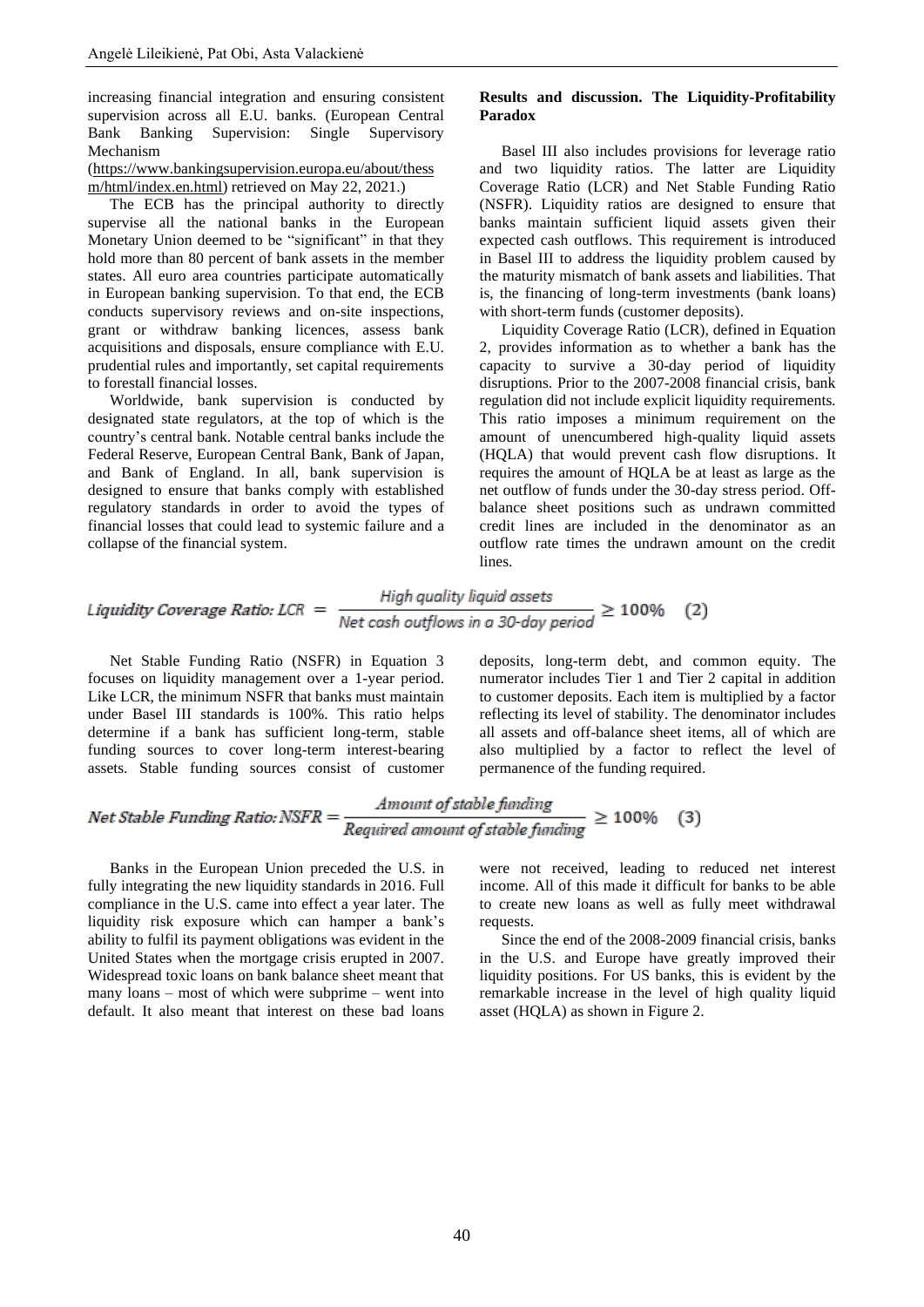

Standard LCR banks are those with total consolidated assets above \$250 billion. Modified LCR banks are all bank holding companies with assets between \$50 and \$250 billion. Non-LCR banks are banks with total assets below \$50 billion. The shaded area is the period of the 2008-2009 recession. Vertical lines are different stages of the LCR implementation. Source: Federal Reserve, "The Liquidity Coverage Ratio and Corporate Liquidity Management."

One important way that banks can boost cash flows and improve liquidity is to issue mostly high quality and short-term loans, both of which are low risk. Such loans guarantee strong liquidity and therefore increases the numerator of LCR. However, the low return on such loans means that banks would have to contend with reduced profit margins. Two studies that examine the relationship among liquidity, profitability, and bank safety are Taraila (2001) and Vadova (2011). Both studies find evidence of a negative relationship between liquidity and profitability. According to Liang (2012) and Lileikienė and Likus (2011), to maintain the required liquidity level, banks forego profitability by holding a disproportionate amount of low-yielding shortterm loans. The implication therefore is that strict compliance with the new liquidity requirement

potentially leads to two conflicting outcomes: improved liquidity but reduced profitability.

As illustrated in Figure 3, the least profitable assets are often the most liquid. These are assets that can be readily converted to cash without loss of value. As Lileikienė (2004) explains, these assets have zero return and contribute very little to profitability. At the other end are long-term loans and investment securities, assets which although are most profitable are also least liquid. Because traditional banking involves the creation of loans out of customer deposits, the challenge to determine an optimal cash balance capable of meeting the daily liquidity needs while maintaining a profitable loan portfolio, is critical in a successful asset-liability management.



**Fig. 3.** Asset Type versus Liquidity and Profitability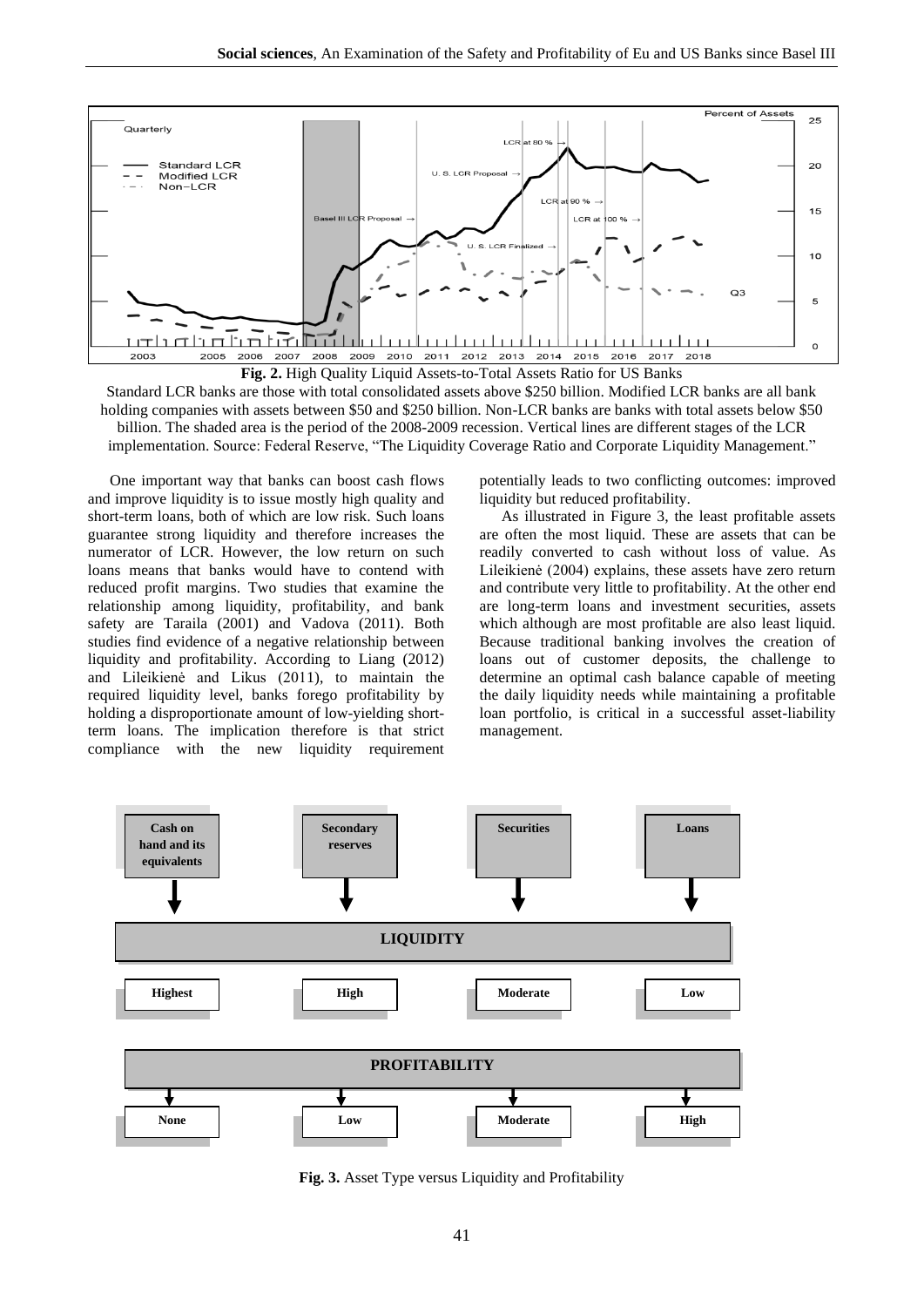It is noteworthy that while liquidity and capital positions of American and European banks have greatly improved in recent years, the same cannot be said of profitability. Although ROE has remained generally positive since the end of the financial crisis, it plateaued to around 10 percent for U.S. banks and is generally below 6 percent for European banks. Recent trends are presented in Figures 4 and 5.



Note: ROE = Net income/average equity capital; ROAA = Net income/quarterly average assets. Source: Federal Reserve System, Call Report and FR Y-9C.



**Fig. 5.** Return on Equity of European Banks

Source: European Banking Federation, "Facts and Figures, Banking in Europe 2020: Banking Sector Performance"

As can be seen, while capital and liquidity ratios have significantly improved with time, profitability has not been as robust. Low profitability has real consequences as recent studies have shown. It restricts the extent to which banks can fund growth from retained earnings and makes issuing new capital more costly. It also accelerates the point at which banks have to use existing capital rather than earnings to absorb losses. Finally, it raises questions about the viability and sustainability of the affected financial institutions.

#### **Conclusions**

This paper examined the performance of US and EU banks since Basel III. Performance was conducted with regard to multi-year changes in capital adequacy, liquidity, and profitability. Most authors agree that the sustainability of commercial banking depends on a strict compliance with the new Basel III liquidity and capital standards. Yet, strict adherence to the new standards appears to have a negative impact on profitability. Notwithstanding, the consensus in the literature is that strong a capital and liquidity position is necessary to mitigate the risk of a systemic crisis like what happened in 2008-2009. Systemic crisis arises when the collapse of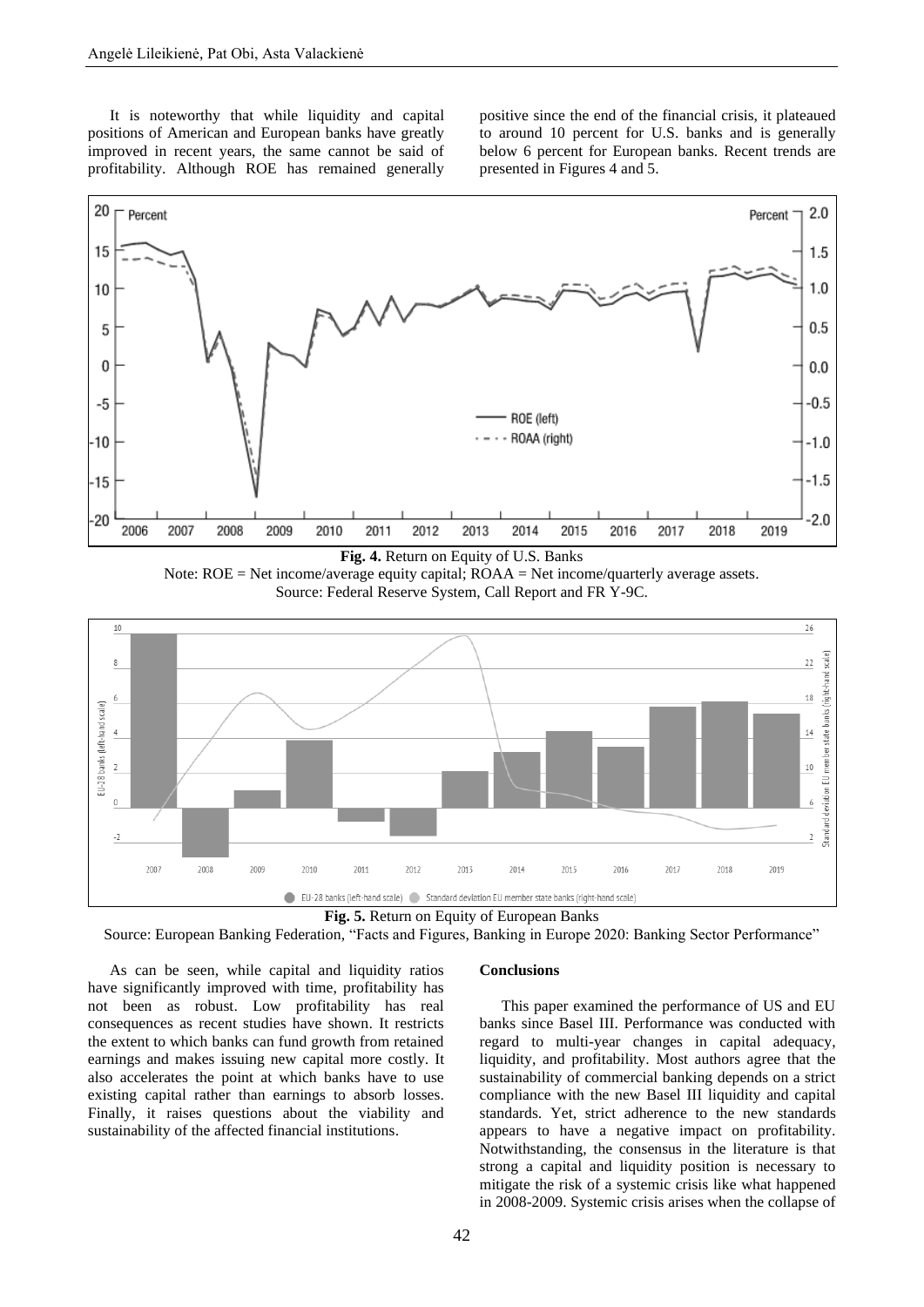one bank affects the financial conditions of others, thereby jeopardizing the safety and soundness of the global financial system.

Capital Adequacy Ratio (CAR) is the key measure of bank safety and considers a bank's ability to pay liabilities and absorb unexpected losses from credit, market, and operational risks. A bank with a strong CAR is less likely to become insolvent and lose depositors' funds. After the financial crisis in 2008-2009, the Bank of International Settlements (BIS) began setting stricter CAR requirements to protect depositors. Additionally, it instituted liquidity standards to ensure that banks maintain sufficient high quality liquid assets to back up their cash outflows.

In the United States, average CAR steadily increased following the 2008-2009 financial crisis. In recent years, this ratio has risen above 12 percent with the share of undercapitalized banks falling to less than 0.5 percent even through the peak of the COVID-19 pandemic in 2020-2021. For countries in the European Monetary Union, one of the initial challenges was reconciling the disparate national regulatory standards with those established by the European Central Bank. Under the Single Supervisory Mechanism (SSM), Tier I capital has risen remarkably to almost 16 percent by the end of 2020. The recapitalisation effort that European banks made following the 2008 financial crisis has undoubtedly made the European banking sector much more resilient and robust. Similarly, for both regions, liquidity coverage ratios have risen steadily to levels well above 100 percent. Unfortunately, while safety standards have improved across the board, bank profitability has not fared as well. The situation is more dire in the EU where return on equity is only one half the level in the US.

Overall, it appears that adherence to tougher safety standards comes with the price of reduced profitability. Evidence in recent literature and bank operating performance seems to support this view. Striking an optimal balance between capital adequacy and liquidity on one hand and profitability on the other is necessary if the safety and sustainability of the banking system is to be assured.

### **References**

Ankenbrand, T. and Dao, B. (2018). "Capital Adequacy & Banking Risk – An empirical study on Vietnamese Banks."

https://www.researchgate.net/publication/272506174\_Ca pital\_Adequacy\_Banking\_Risk\_-

- \_An\_empirical\_study\_on\_Vietnamese\_Banks
- Aymen, B.M. (2013). "Impact of capital on financial performance of banks: The case of Tunisia," Banks and Bank Systems 8(4):47-54
- Agiwal, S. (2011). Regulatory and Economic Capital. Measurement and Management, No. 11 (18), p. 2 -18.
- Basel Committee on Banking Supervision (2013). Regulatory Consistency Assessment Programme (RCAP) Analysis of risk-weighted assets for credit risk in the banking book. ISBN 92-9131-938-4, p. 14 – 22.
- Basel Committee on Banking Supervision (2013). Basel III: the liquidity coverage ratio and liquidity risk monitoring tools. No. January, p. 19 – 39.
- Berger, A.N. and Bouwman, C. (2009). "Bank Liquidity Creation," Review of Financial Studies, Vol. 22, No. 9, 3779-3837.
- Bogale, A.T. (2021). "Effect of bank specific and macroeconomic determinants on capital adequacy ratio a study on Ethiopian private commercial banks," DOI: 10.15413/jbem.2020.0152, Journal of Business and Economic Management 9(2): 047-057. DOI: 10.15413/jbem.2020.0152
- Boissay, F. and Collard, F. (2016). "Macroeconomics of bank capital and liquidity regulations" BIS Working Papers No 596 (https://www.bis.org/publ/work596.pdf), retrieved on May 20, 2021.
- Bouwman, C. (2018). "Creation and Regulation of Bank Liquidity," (October 7, 2018). Available at SSRN: https://ssrn.com/abstract=3266406 or http://dx.doi .org/10.2139/ssrn.3266406
- Bullow, J., Klemperer, B. (2013). Market-Based Bank Capital Regulation, p. 2 – 21. [žiūrėta 2017-12-27]. Prieiga per internetą:
- http://citeseerx.ist.psu.edu/viewdoc/download?doi=10.1.1.396. 6260&rep=rep1&type=pdf
- Chandrasegaran, L. (2020). "Capital Adequacy Requirements and Profitability: An Empirical Study on Banking Industry in Sri Lanka," Economics and Business Quarterly Reviews, Vol.3 No.2, pp. 589-601. Doi: 10.31014/aior.1992.03.02.223.
- Dilip, N., Narain, A., Ghosh, S., and Sahoo, S. (2000). "Capital adequacy requirements and the behaviour of commercial banks in India: An analytical and empirical study", https://www.researchgate.net/publication/237333876\_Ca pital\_adequacy\_requirements\_and\_the\_behaviour\_of\_co mmercial\_banks\_in\_India\_An\_analytical\_and\_empirical \_study
- Elliot, D. (2010). Quantifying the Effects on Lending of Increased Capital Requirements. Briefing Paper, No. 7, p. 2 -23.
- Elliot, D. J. (2010). A primer on bank capital. p. 3 6. [žiūrėta 2018-11-17]. Prieiga per internetą:
- http://www.brookings.edu/~/media/research/files/papers/2010/ 1/29%20capital%20elliott/0129\_capital\_primer\_elliott.pd f
- European Banking Federation, "Facts and Figures Banking in Europe 2020: Banking Sector Performance" www.ebf.eu/facts-and-figures/banking-sectorperformance/#:~:text=The%20ROE%20of%20European %20banks,down%20from%206.1%25%20in%202018.&t ext=The%20difference%20between%20the%20highest, %2D90.2%25%20in%20Slovenia
- European Comission (2014). Kapitalo reikalavimo direktyvos. [žiūrėta 2017-12-12]. Prieiga per internetą: http://ec.europa.eu/internal\_market/bank/regcapital/legisl ation\_in\_force\_en.htm
- Farag, M., Harland, D. (2013). Bank capital and liquidity. Park Communicated Limited, No.  $5\overline{3}$  (3), p.  $201 - 213$ . [žiūrėta 2018-03-16]. Prieiga per internetą:
- http://www.bankofengland.co.uk/publications/Documents/quar terlybulletin/2013/qb130302.pdf
- Fratianni, M. and Pattison, J. (2015). "Basel III in Reality," Journal of Economic Integration, 30(1): 1-28 (https://www.jstor.org/stable/43264528).
- Hagendorff, J. and Nieto, M. (2013). "The Safety and Soundness Effects of Bank M&A in the EU: Does Prudential Regulation Have any Impact?" European Financial Management, Vol. 9999, No. 9999, pp. 1–29. doi: 10.1111/j.1468-036X.2013.12022.x
- Hafez, H. (2015). "Determinants of the Capital Adequacy Ratio: An Empirical Study on Egyptian Banks," Corporate Ownership and Control 13(1):806-813.